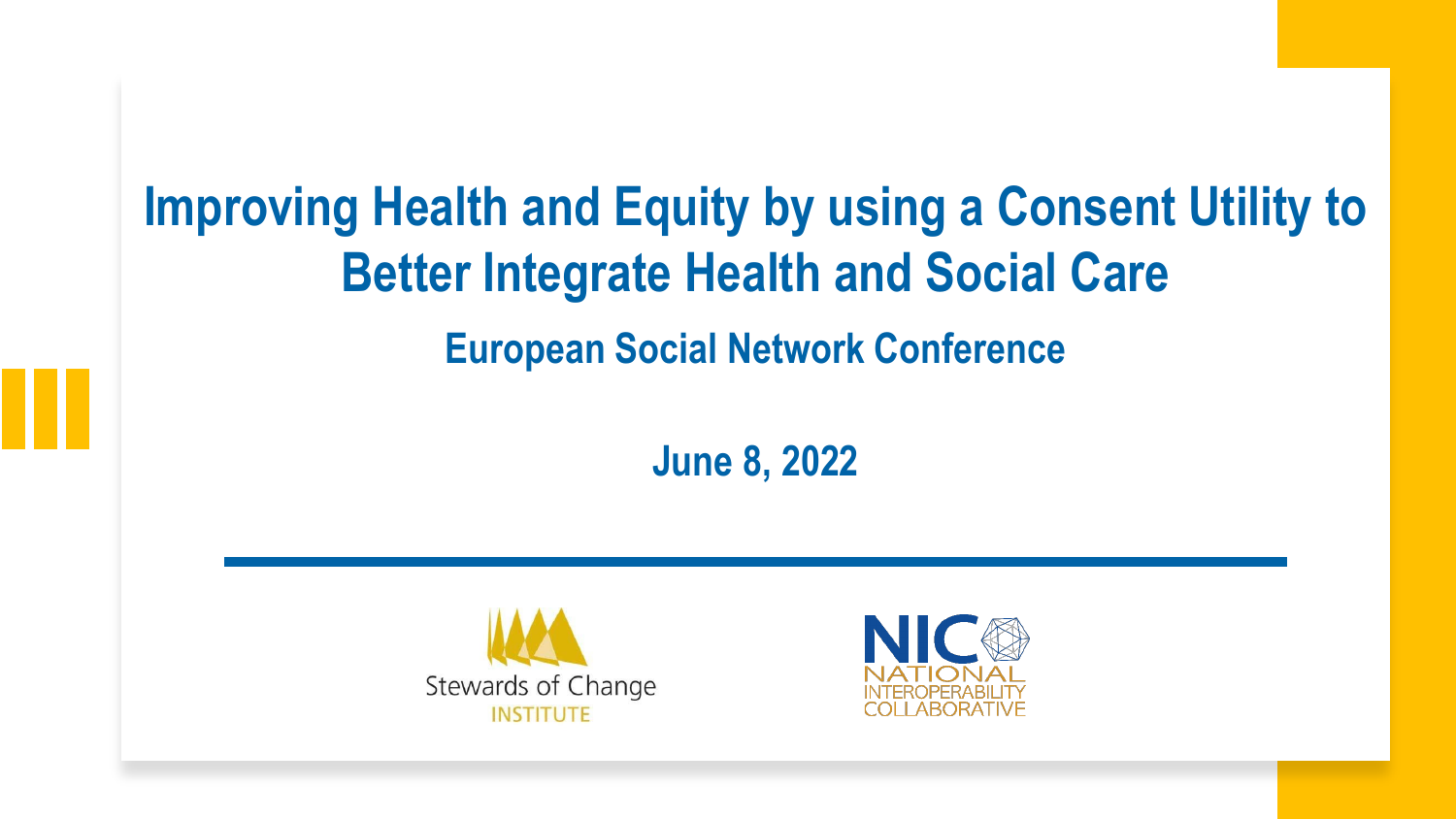## **Presenters**



Kristine McCoy, MD, MPH, CMO, Stewards of Change & Senior Visiting Scholar, Robert Graham Center, AAFP



Micky Tripathi, PhD, MPP, National Coordinator for Health Information Technology (ONC), Department of Health and Human Services



Jim St Clair, Executive Director, Linux Foundation for Public Health

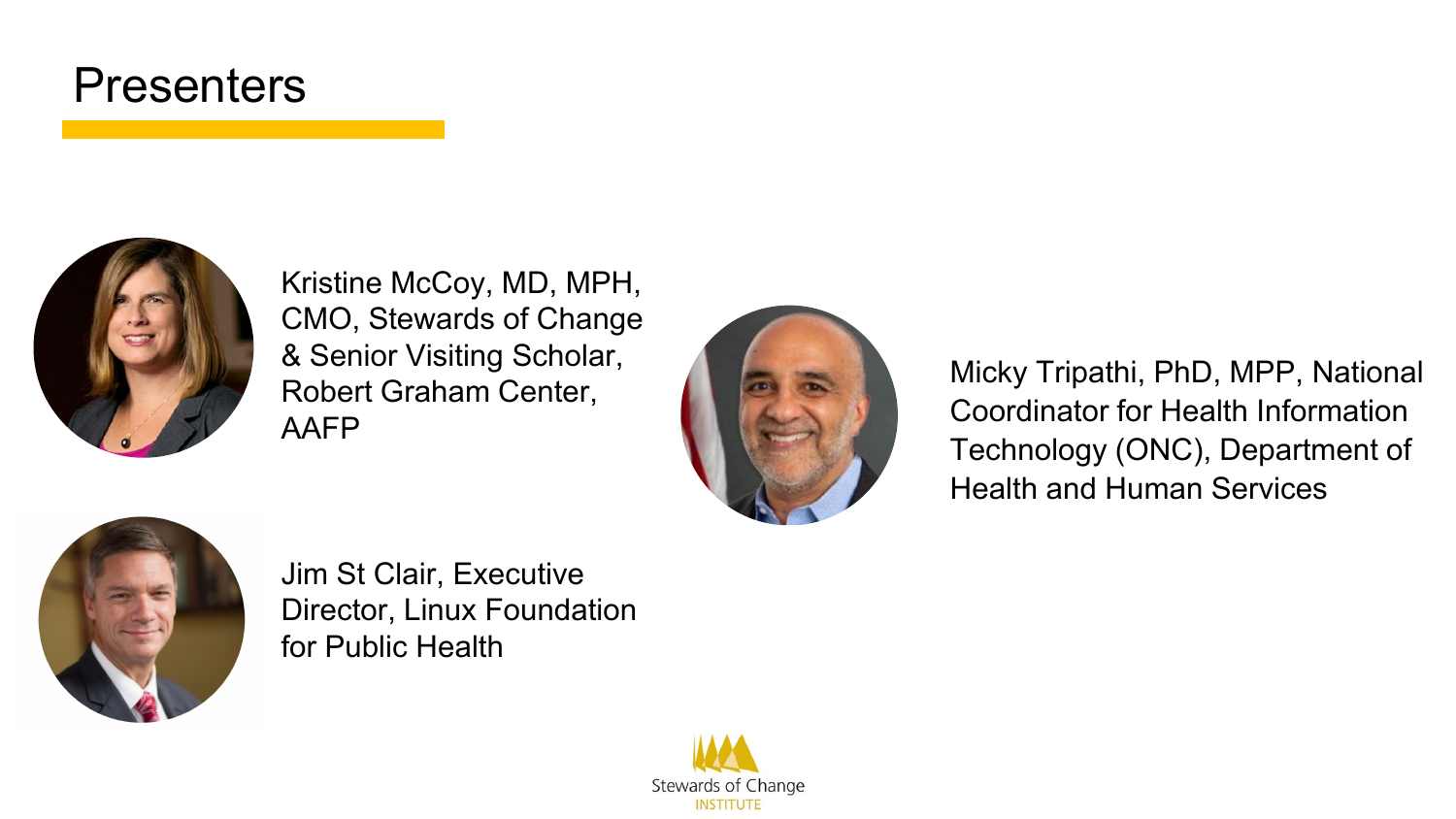### Background



The Stewards of Change Institute is a nonprofit organization started in 2005 with the purpose of improving the futures of the most under-resourced and under-served populations by initiating, inspiring and advancing transformational change in health and human services systems at all levels of government, industry and nonprofits.



The National Interoperability Collaborative is a "Community of Networks" that increases collaboration across the spectrum of programs and sectors that enhance health, safety, education, race equity and well-being by advancing information-sharing, interoperability and standards-based technology. NIC has attracted 1,500+ members over the past 4 years, with support from the Kresge Foundation.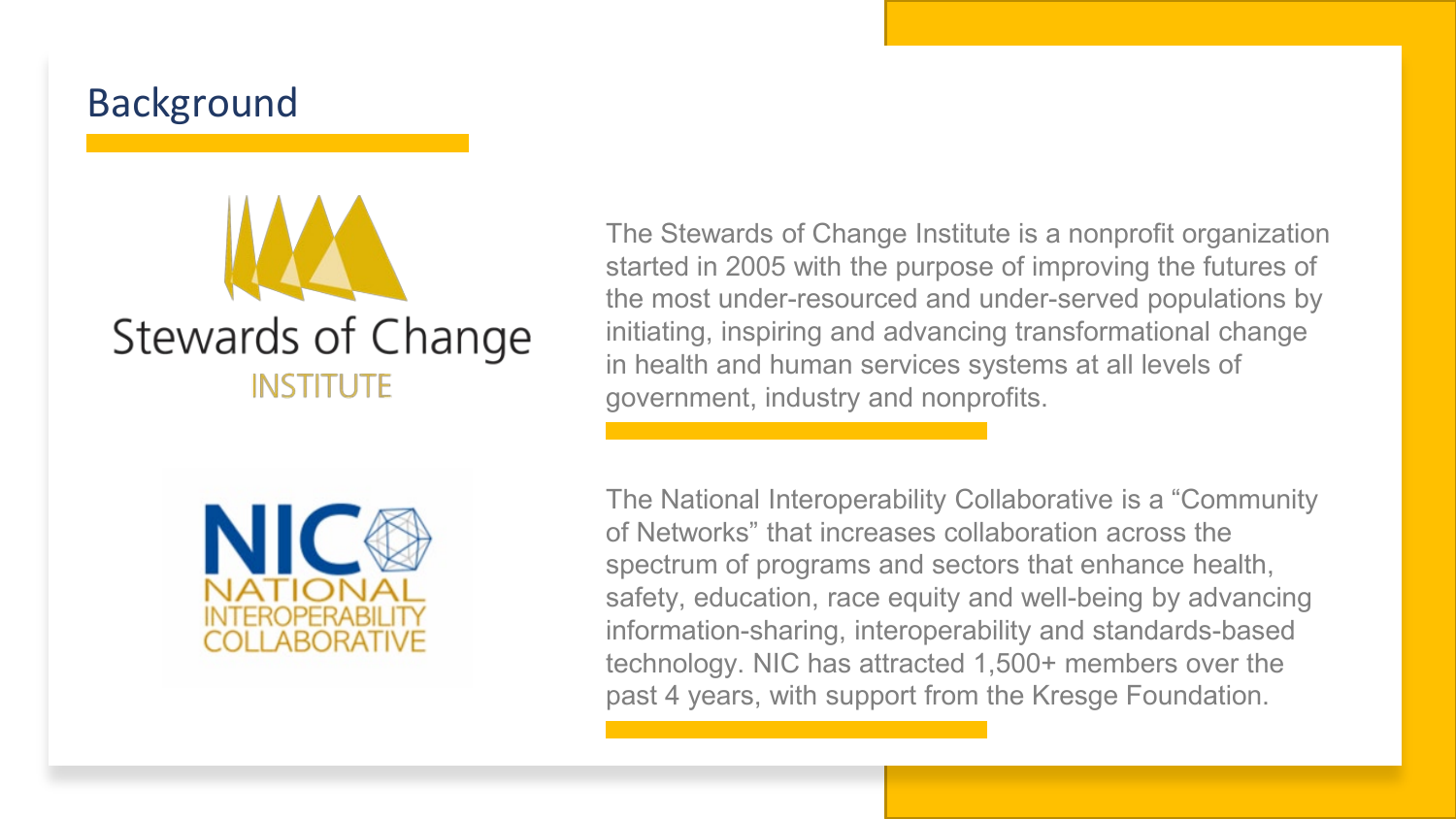## A Person-Centered Approach Is SOC's *North Star*



- People need to navigate multiple systems and programs to acquire services.
- Secure, responsible, accurate and ethical data exchange is critical for decision making, care coordination, and for addressing disparities.
- New mind sets, models, tools and competencies are needed to support innovation and work across silos.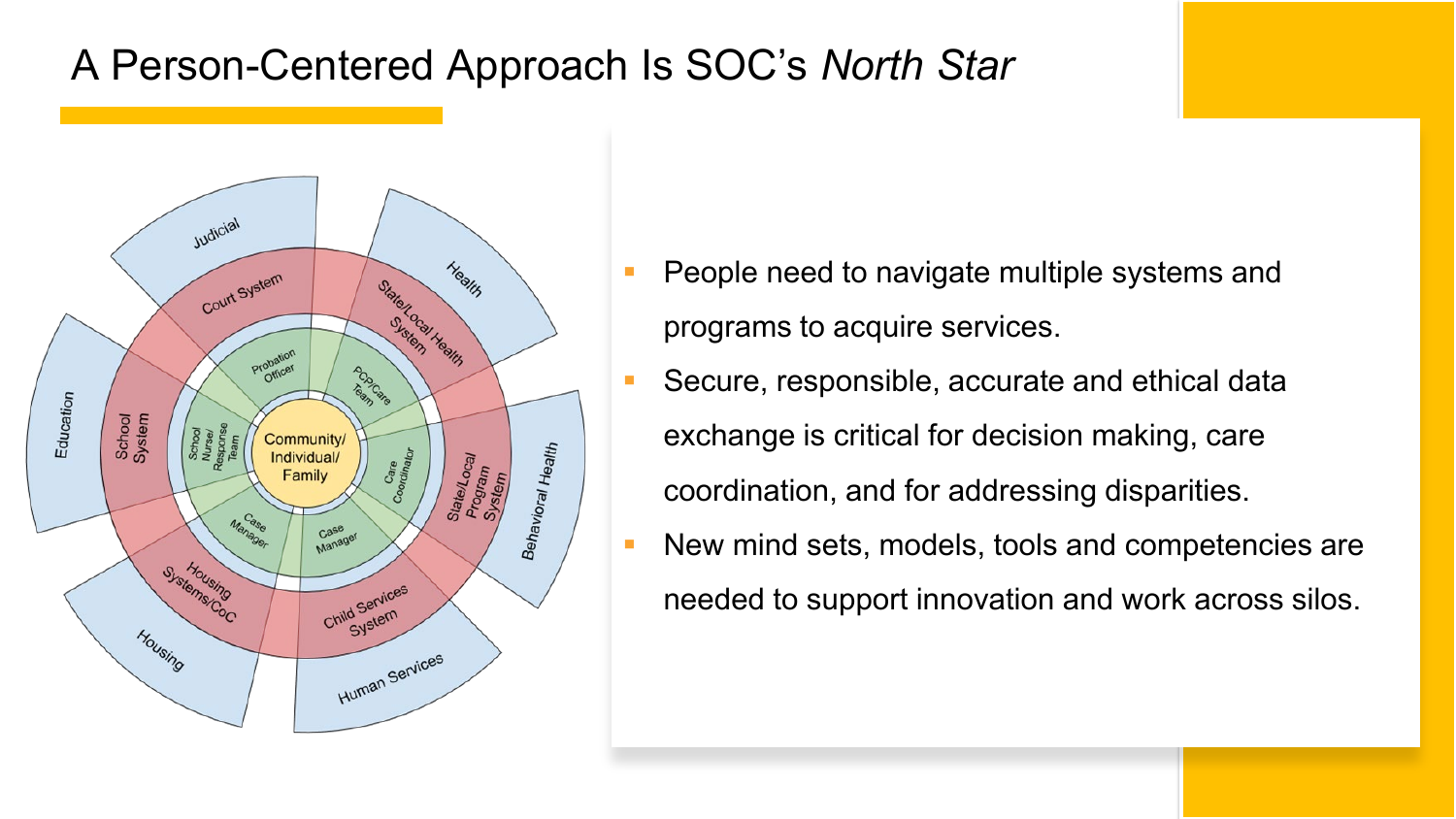## *Select NIC Collaboration Partners*





Helping CDC Do More, Faster









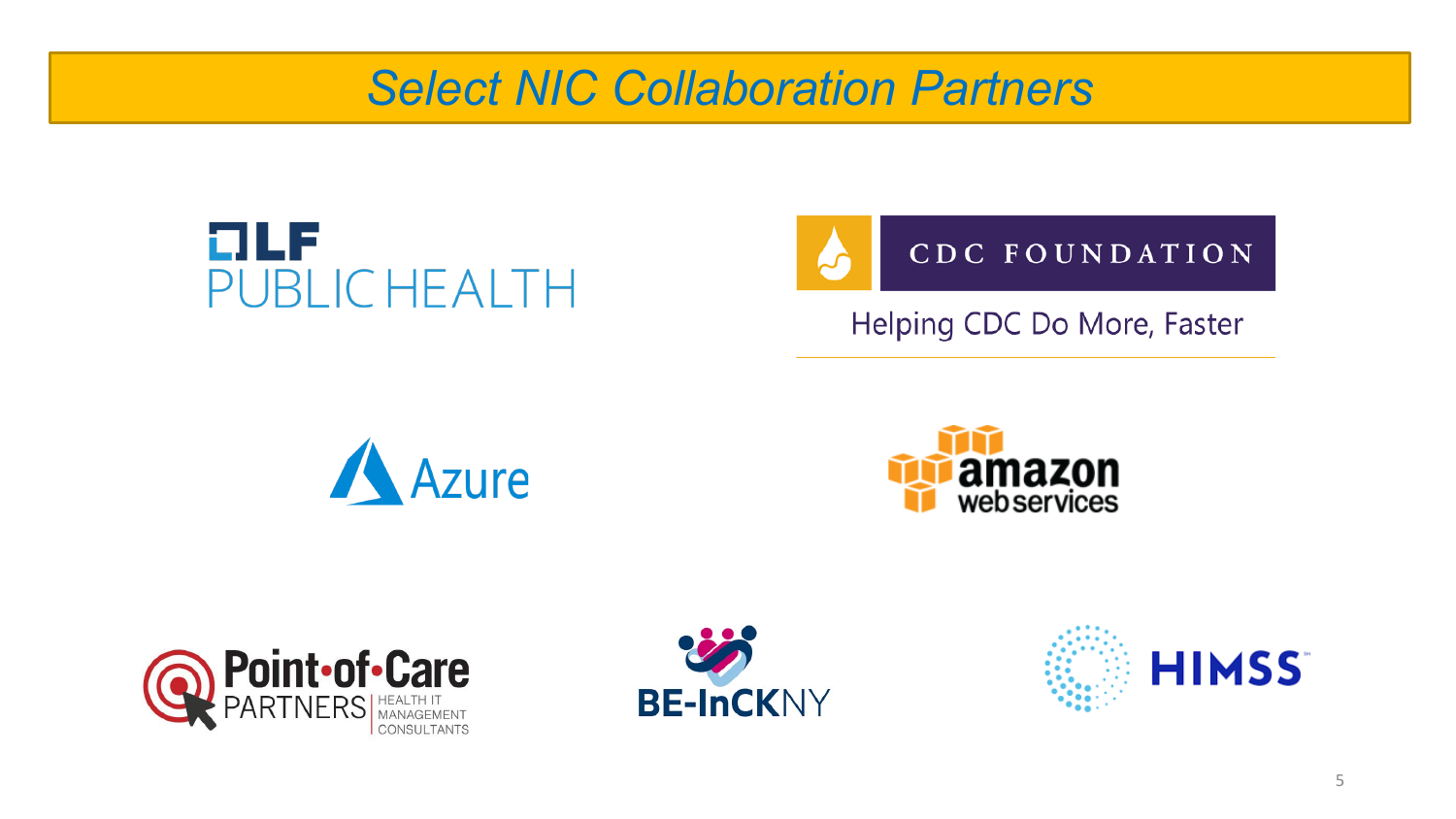The National Action Agenda: *Advancing Upstream Social Determinants and Health Equity*

**Consent-to-Share Service Utility** was top recommendation from series of webinar/workshops in 2020/21 that engaged 150+ collaborator from multiple domains, sectors, industries and disciplines.

**[Modernizing Consent to Advance Health and](https://stewardsofchange.org/13479-2/) Equity Environmental Scan** was first action step, completed in late 2021.

**Modernizing Consent to Advance Health and Equity** 







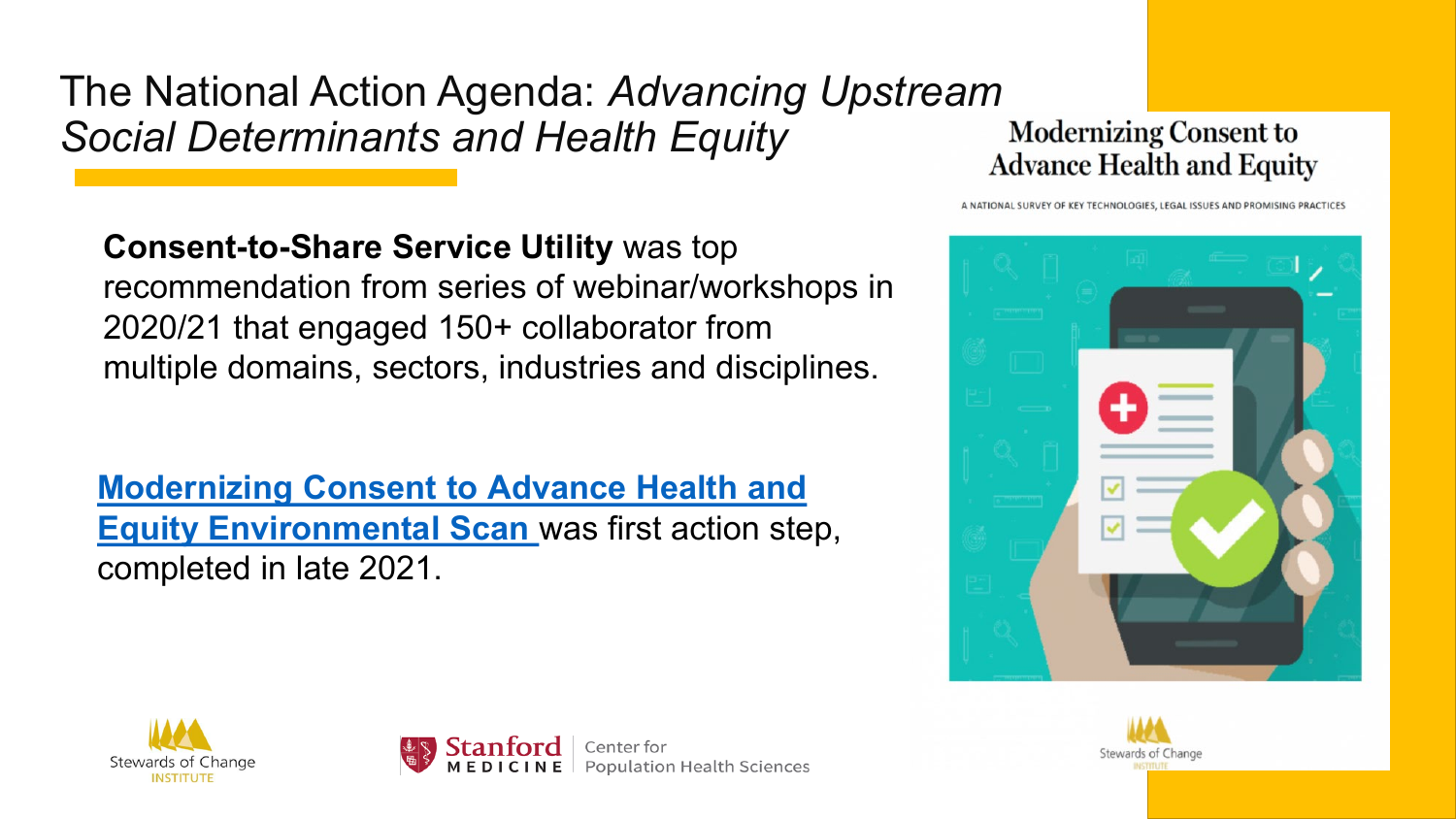# Basis for Creating a Consent Service Utility (CSU)

- Current information sharing consent processes are not user-friendly, confusing/complex, and do not engender trust.
- Helpers (nurses, educators, social workers, etc.) often face paper-based, non-standard processes spread across many systems, which are not accessible.
- Lack of good consent processes impedes data sharing and limits access to benefits, care coordination, and service delivery.
- This affects the most vulnerable, deepening inequities.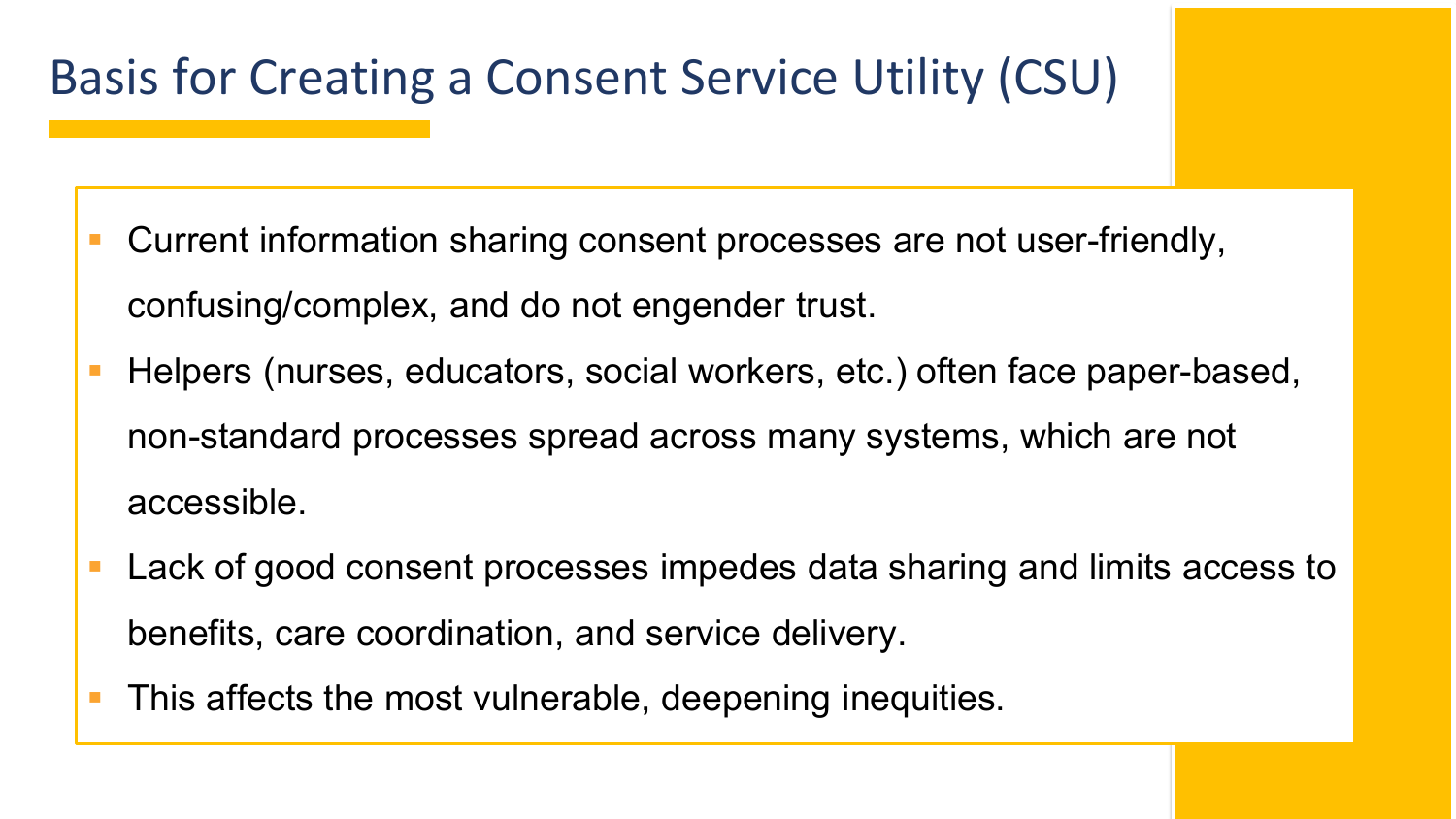### Systemic Change is Needed to Address Legal and Governance Hurdles

"In the California State Assembly, we are interested in the potential of our public systems to better serve families through local collaboration. Only recently have we begun to appreciate how our siloed policymaking, often aimed at serving the same people, can unintentionally create barriers to local collaboration and information sharing. We have started discussing how to align our policymaking to reduce these barriers and support collaboration. Stewards of Change Institute's pilot projects that demonstrate innovative solutions to enable data sharing would help the State Assembly advance our vision of integrated systems. It could also illuminate points of friction in state law which we, as policymakers, are in a position to address."

Tanya Lieberman, Chief Consultant, California Assembly Education Committee

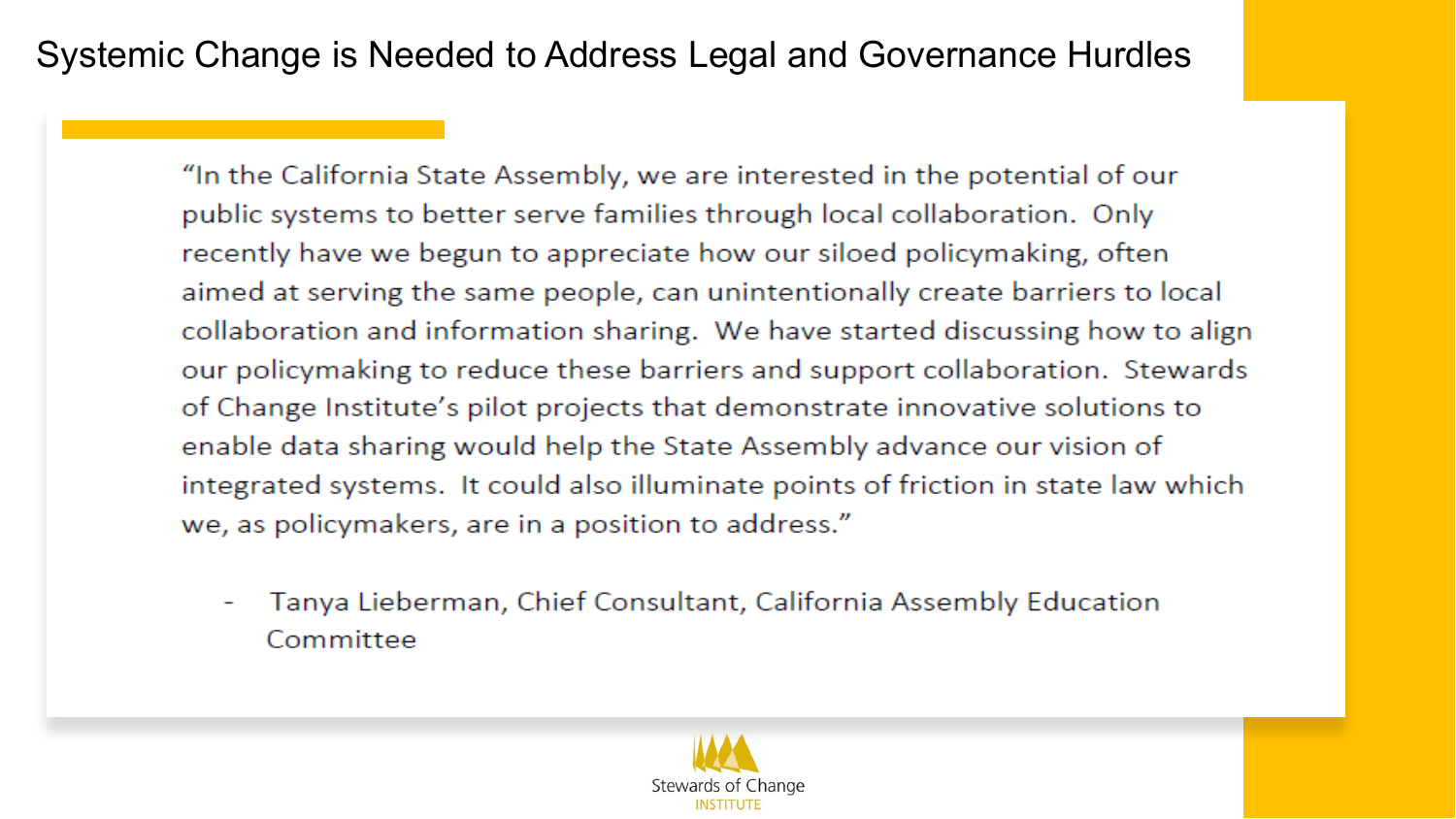#### US Federal Government Data Sharing Perspectives Micky Tripathi, National Coordinator, Office of National Coordinator for Health IT



- Convergence emerging with respect to health and human services
- Facilitating nationwide data sharing coupled with empowering individuals
- Leveraging/reusing technical design patterns to create innovative and more convenient user experiences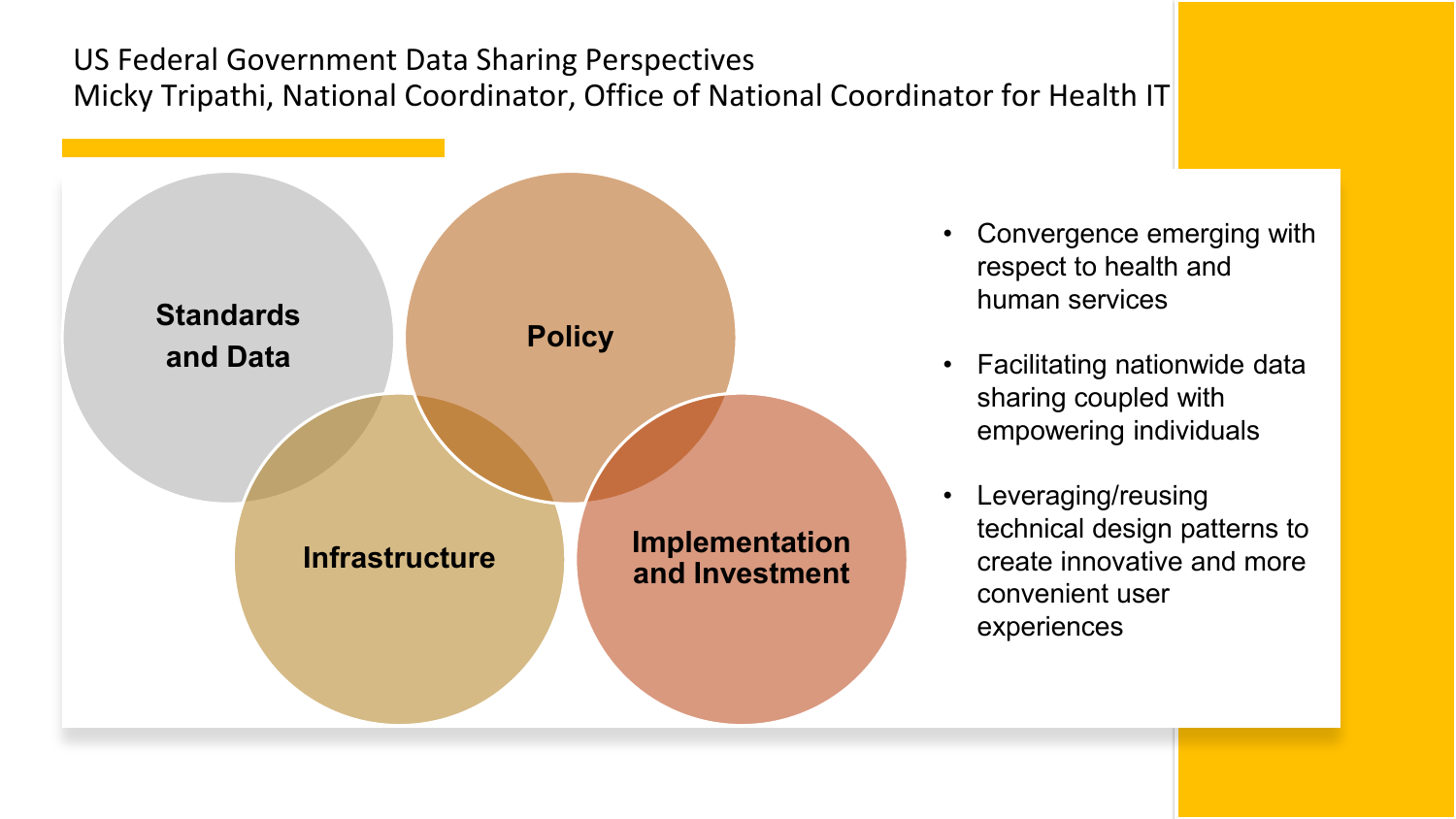Video Recording by Micky Tripathi, National Coordinator, Office of National Coordinator for Health IT (US DHHS)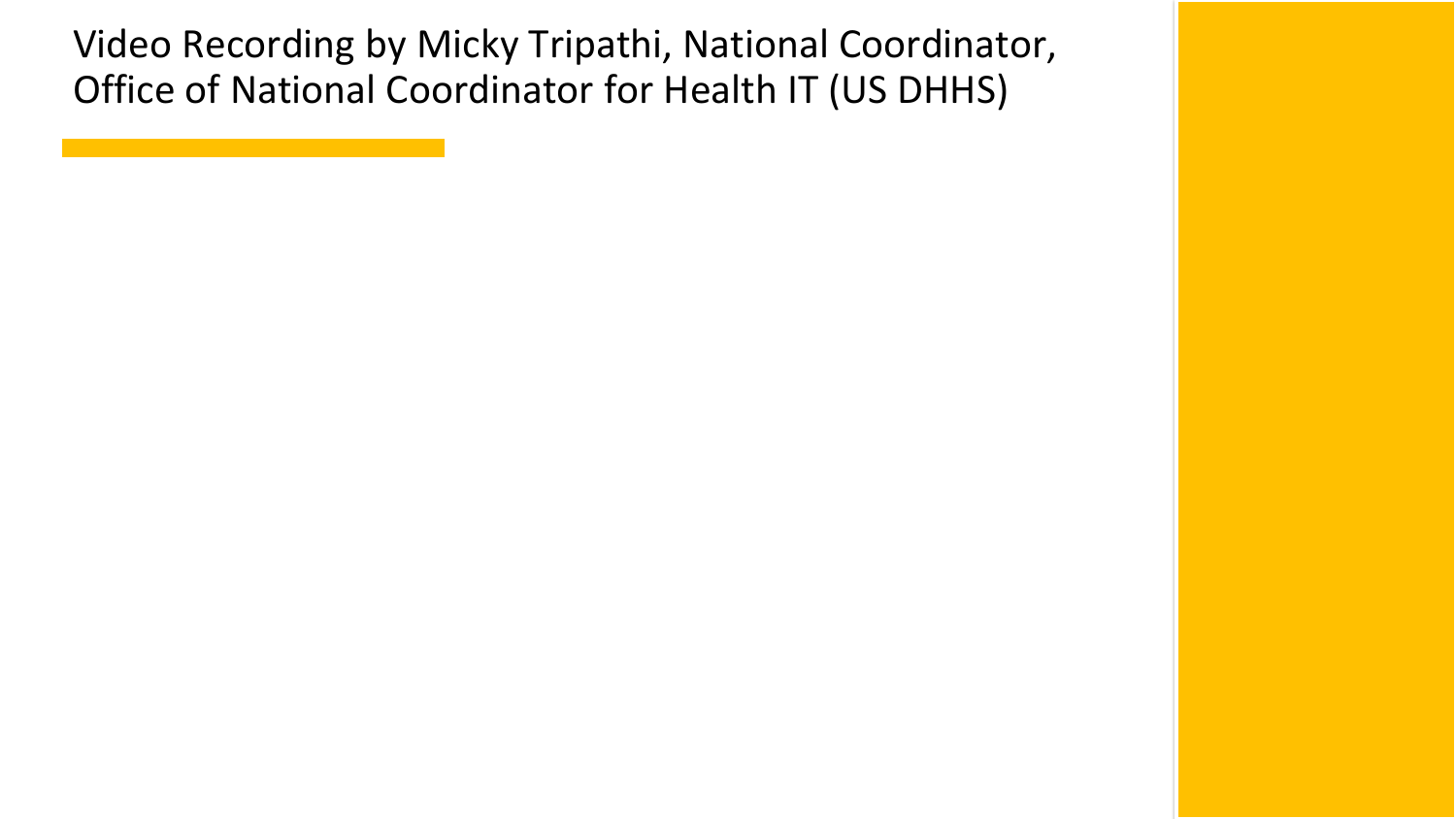Basis for Consent Service Utility (cont'd)

## **Goals:**

- Put people in the (data) driver's seat.
- Streamline the process for both people and agency staff.
- Build trust, improve decision-making, enhance care-coordination.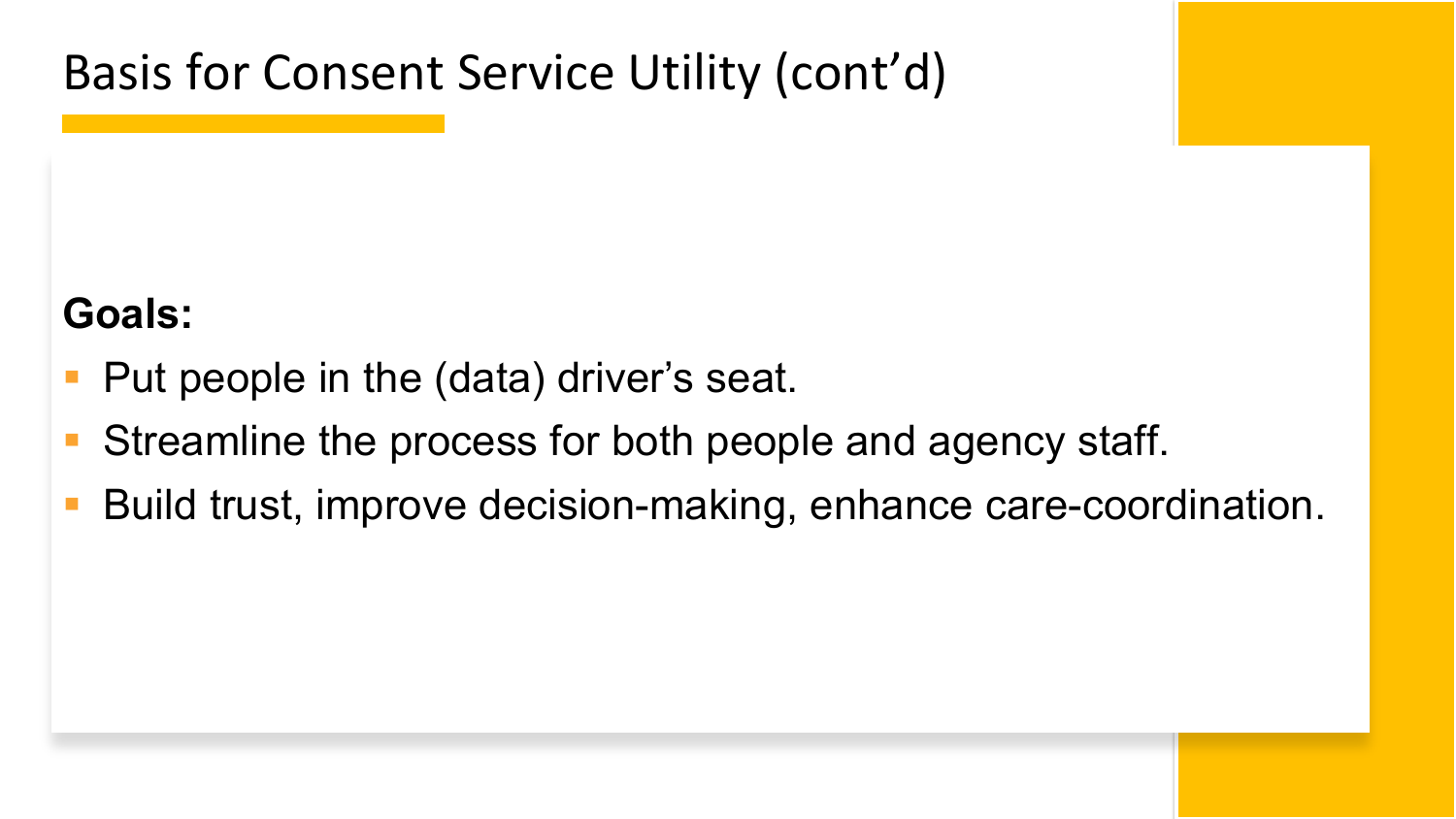# Basis for Consent Service Utility (cont'd)

### **Objectives:**

- Create an open-source, standards-based, proof-of-concept using technologies and promising tools to meet/exceed legal, ethical, security, and infrastructure requirements.
- Design and test a "minimally viable product" (MVP) using synthetic data, for specific use-cases and consent types.
- Apply human centered design to create a common look/feel for all consent types, and that work on all devices.
- Build a configurable "rules engine" that meet federal & state laws/policies.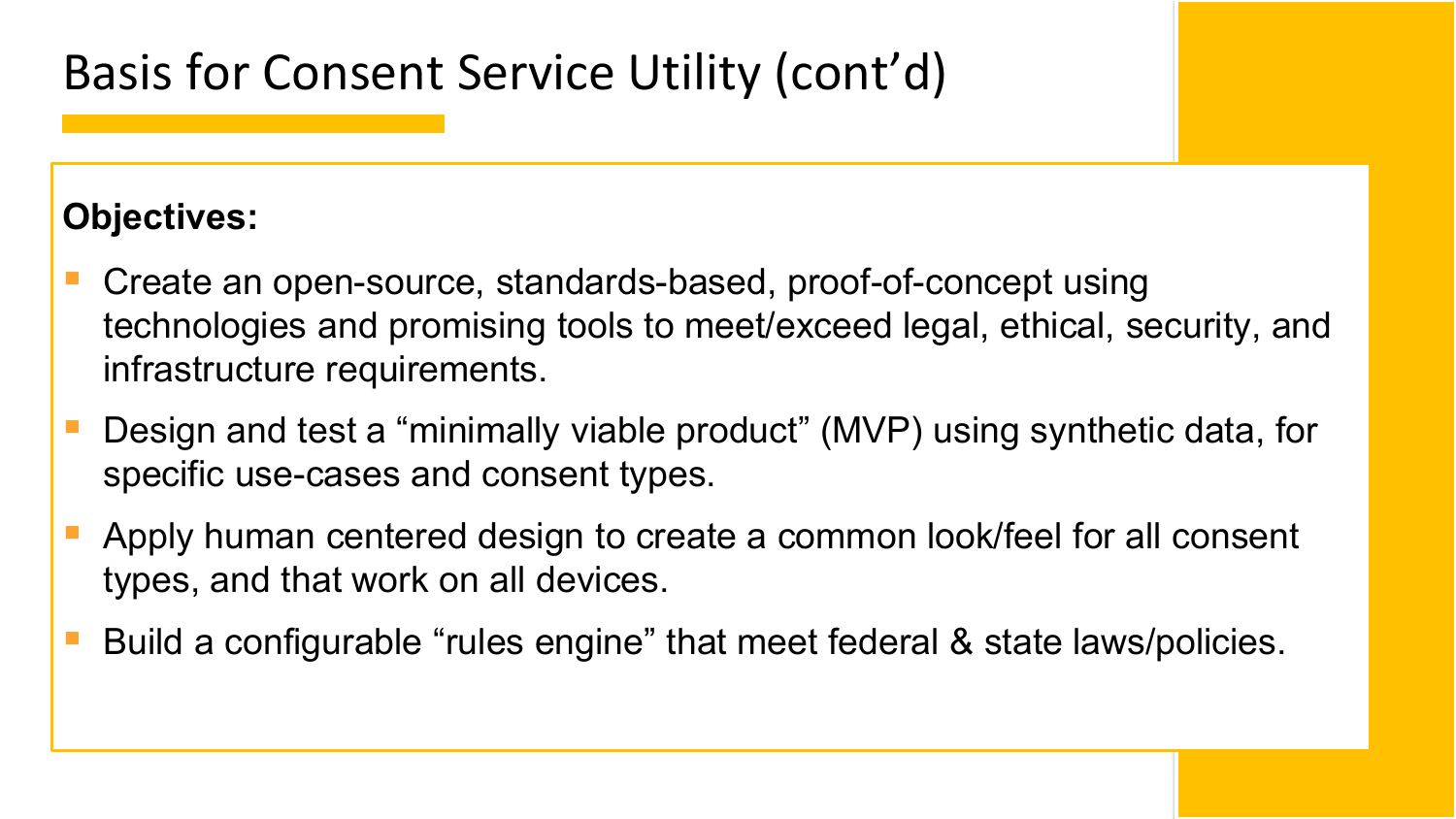# Early Childhood Use Case

While multiple sites around the US are ready to participate, the initial work is with New York State as part of a federally supported program - –*Integrated Care for Kids* —in the Bronx section of NYC.

Focus will be Early Childhood Systems, centered around children ages 0 -3 with developmental concerns.

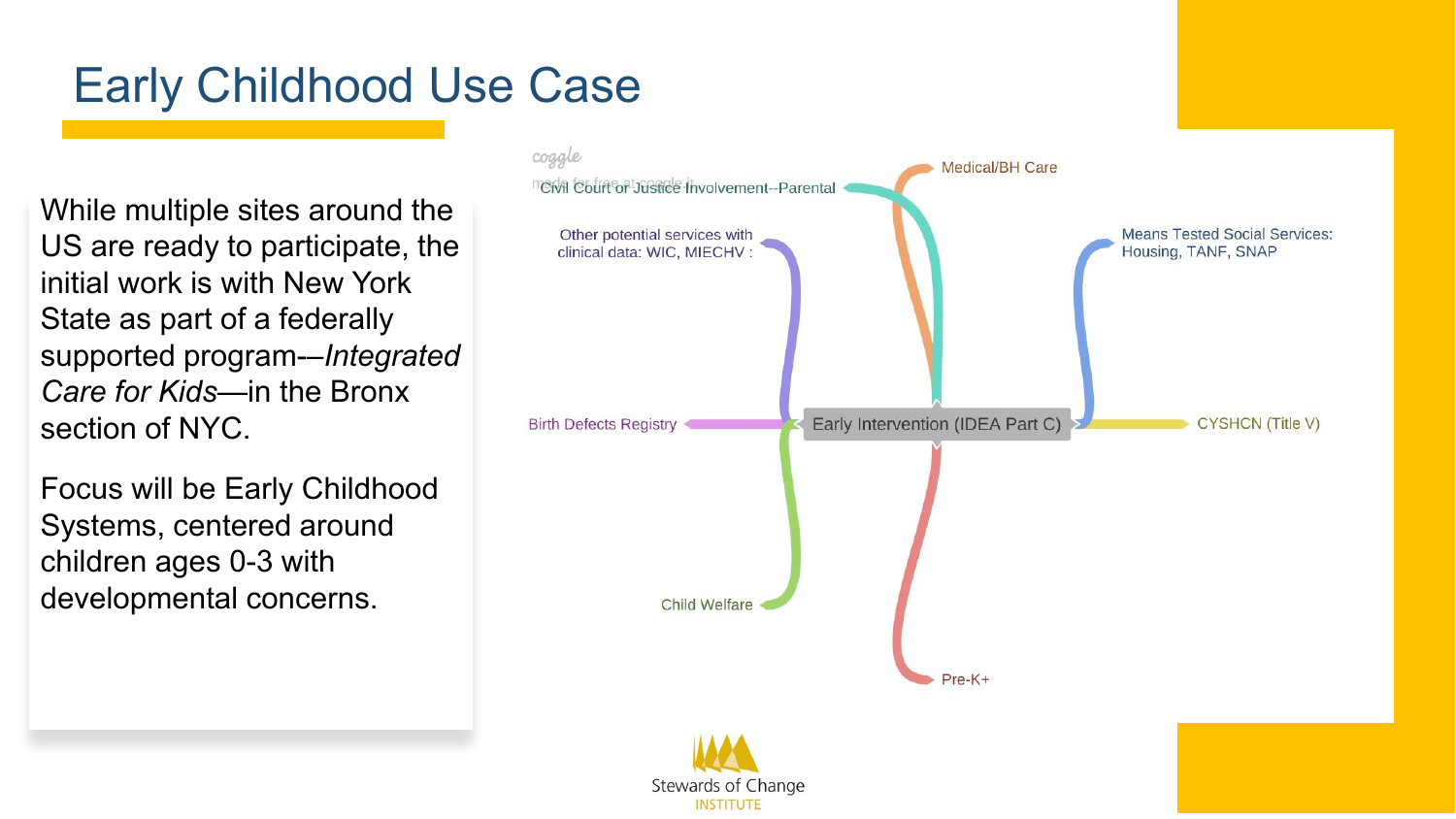# Technical Considerations

- Health and Social Services data is increasingly digital (though still heavy reliance on paper and manual processes).
- While health data is largely addressed by HL7 standards, other standards are needed including social services, education, justice, other data.
- Integration of consent must also incorporate individually controlled digital identity
- Identity and consent services will be provided in a mobile user experience (UX), tailored by process to limit "consent fatigue"
- Expected to align to GDPR and eIDaS2/eID Wallets
- Open-Source ecosystem to support national adoption/digital sovereignty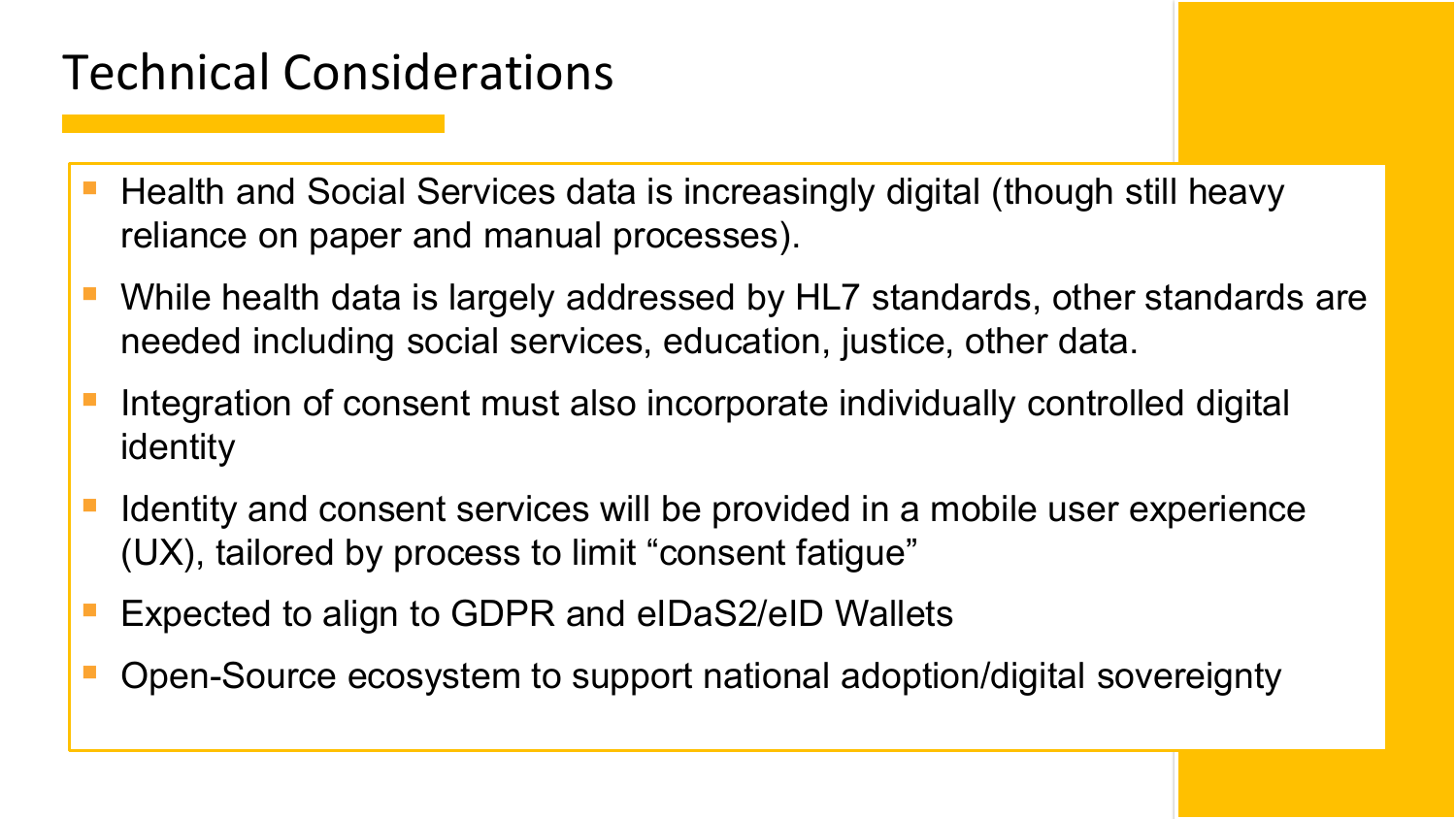## Discussion Topics

- Person matching
- Conversion/storage of consent documents
- User interface / human centered design best practices Handheld devices vs other Obtaining audio consent Reviewing & revoking consent
- Legal challenges to "checklist" consent
- Application to European Data Hub to share across borders